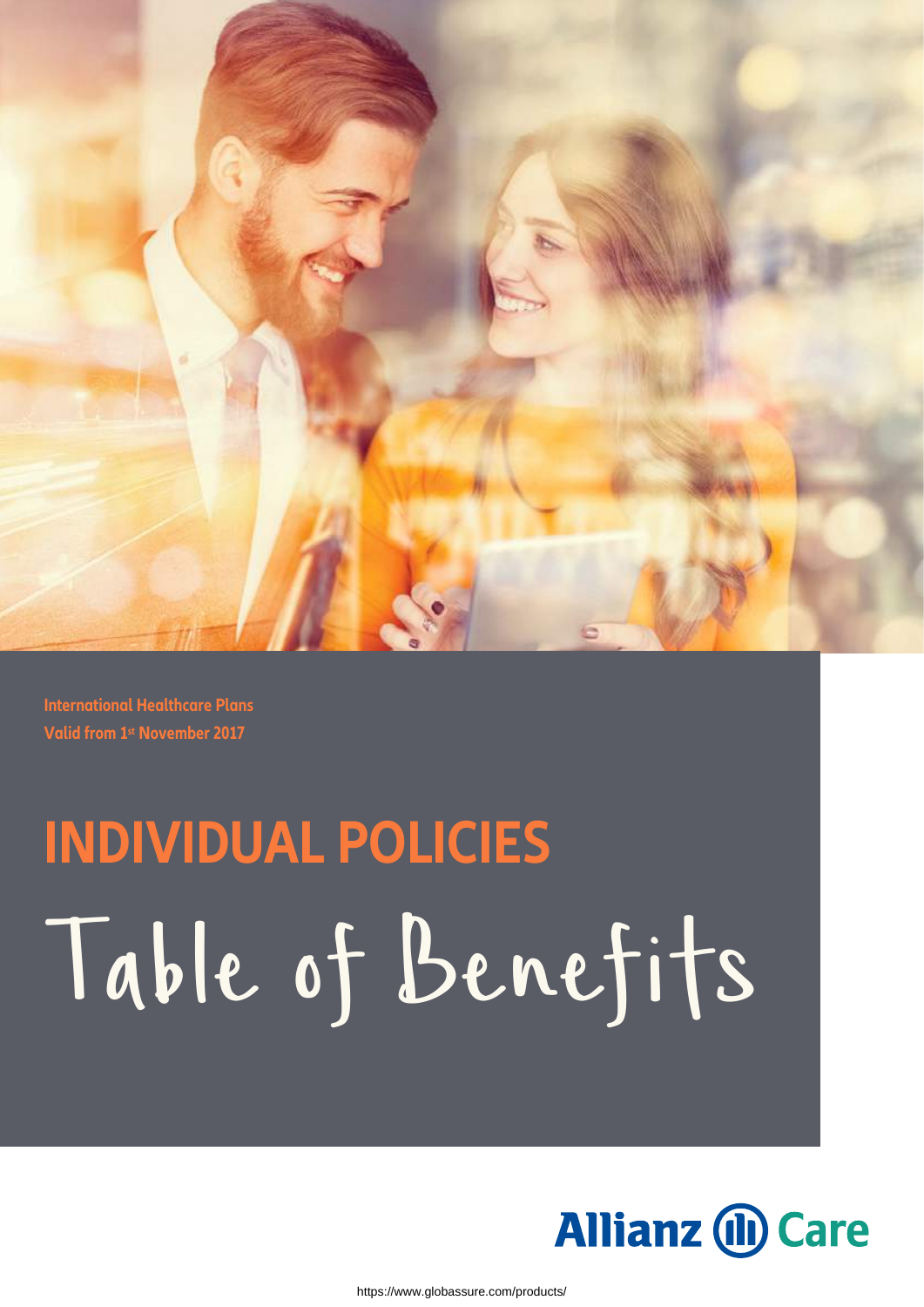### REASONS TO CHOOSE US



Flexible modular plans – ability to combine multiple plans



Exceptional cover for newborns – same benefits level as adults once enrolled



Exceptional cover for chronic and pre-existing conditions



Comprehensive medical provider network



Comprehensive cover for Out-patient plans (full refund for specialist fees and diagnostic tests, generous cover for alternative treatment and physiotherapy)



24/7 multilingual Helpline and Emergency Assistance Services



Innovative MyHealth app



Fully completed medical claims processed within 48 hours

### POLICY TERMS AND CONDITIONS

This Table of Benefits provides an overview of the cover we provide under each plan. Cover is subject to our policy terms and conditions, as detailed in our Individual Benefit Guide.

Details of our Treatment Guarantee process can also be found in this guide, which is available on our website [www.allianzworldwidecare.com](https://www.allianzworldwidecare.com/en/employers/insurance-products/international-healthcare/)

### CORE PLANS

| <b>Core Plan Benefits</b>             | Premier<br><b>Individual</b> | <b>Club Individual</b> | Classic Individual | <b>Essential</b><br><b>Individual</b> |
|---------------------------------------|------------------------------|------------------------|--------------------|---------------------------------------|
| Maximum plan benefit GBP (£)          | £1,867,500                   | £1,245,000             | £934,000           | £415,000                              |
| Maximum plan benefit EUR $(\epsilon)$ | €2,250,000                   | €1,500,000             | €1,125,000         | €500,000                              |
| Maximum plan benefit USD (\$)         | \$3,037,500                  | \$2,025,000            | \$1,518,750        | \$675,000                             |
| Maximum plan benefit CHF              | CHF2,925,000                 | CHF1,950,000           | CHF1,462,500       | CHF650,000                            |

#### **In-patient benefits**

*Treatments and costs marked with an asterisk (\*) require pre-approval through submission of a Treatment Guarantee Form.*

| Hospital accommodation*                                                                                                                                                                | Private room | Private room | Private room | Semi-private<br>room |
|----------------------------------------------------------------------------------------------------------------------------------------------------------------------------------------|--------------|--------------|--------------|----------------------|
| Intensive care*                                                                                                                                                                        |              |              |              |                      |
| Prescription drugs and materials*<br>In-patient and day-care treatment only. Prescription drugs are those which<br>legally can only be purchased when you have a doctor's prescription |              |              |              |                      |
| Surgical fees, including anaesthesia and theatre charges*                                                                                                                              |              |              |              |                      |
| Physician and therapist fees*<br>In-patient and day-care treatment only                                                                                                                |              |              |              |                      |
| Surgical appliances and materials*                                                                                                                                                     |              |              |              |                      |
| Diagnostic tests*<br>In-patient and day-care treatment only                                                                                                                            |              |              |              |                      |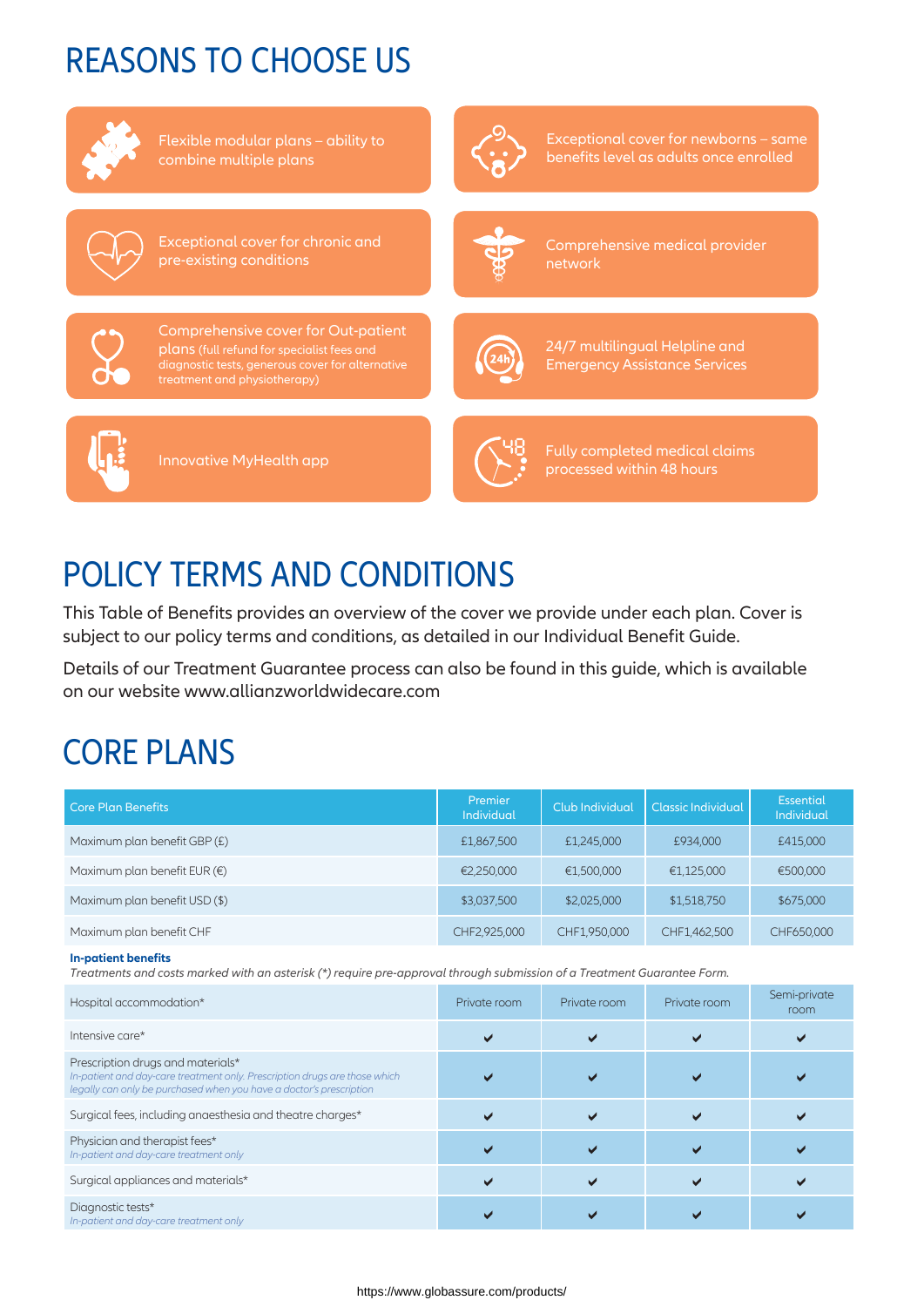| <b>Core Plan Benefits</b>                                                                                                                                                          | Premier<br>Individual                            | Club Individual                                  | <b>Classic Individual</b>                        | <b>Essential</b><br><b>Individual</b>                               |
|------------------------------------------------------------------------------------------------------------------------------------------------------------------------------------|--------------------------------------------------|--------------------------------------------------|--------------------------------------------------|---------------------------------------------------------------------|
| Diagnostic tests*<br>In-patient and day-care treatment only                                                                                                                        |                                                  |                                                  |                                                  | ✔                                                                   |
| Organ transplant*                                                                                                                                                                  |                                                  |                                                  |                                                  | £8,300/€10,000/<br>\$13,500/CHF13,000                               |
| Psychiatry and psychotherapy*<br>In-patient and day-care treatment only<br>10 month waiting period applies                                                                         |                                                  | £4,980/€6,000/<br>\$8,100/CHF7,800               | £4,150/€5,000/<br>\$6,750/CHF6,500               | £4,150/€5,000/<br>\$6,750/CHF6,500                                  |
| Accommodation costs for one parent staying in hospital with an<br>insured child under 18*                                                                                          |                                                  |                                                  |                                                  |                                                                     |
| Emergency in-patient dental treatment                                                                                                                                              |                                                  |                                                  |                                                  |                                                                     |
| <b>Other benefits</b>                                                                                                                                                              |                                                  |                                                  |                                                  |                                                                     |
| Day-care treatment*                                                                                                                                                                | ✔                                                | ✔                                                | ✔                                                |                                                                     |
| Kidney dialysis*                                                                                                                                                                   |                                                  |                                                  |                                                  |                                                                     |
| Out-patient surgery*                                                                                                                                                               | ✔                                                | ✔                                                |                                                  |                                                                     |
| Nursing at home or in a convalescent home*<br>Immediately after or instead of hospitalisation                                                                                      | £3,525/€4,250/<br>\$5,740/CHF5,525               | £2,350/€2,830/<br>\$3,820/CHF3,680               | £2,075/€2,500/<br>\$3,375/CHF3,250               | £2,075/€2,500/<br>\$3,375/CHF3,250                                  |
| Rehabilitation treatment*<br>In-patient, day-care and out-patient treatment; must commence within 14 days<br>of discharge after the acute medical and/or surgical treatment ceases | £3,670/€4,420/<br>\$5,970/CHF5,750               | £2,490/€3,000/<br>\$4,050/CHF3,900               | £2,075/€2,500/<br>\$3,375/CHF3,250               | £1,660/€2,000/<br>\$2,700/CHF2,600                                  |
| Local ambulance                                                                                                                                                                    |                                                  |                                                  |                                                  | £415/€500/<br>\$675/CHF650                                          |
| Emergency treatment outside area of cover<br>For trips of a maximum period of six weeks                                                                                            | Max. 42 days                                     | Max. 42 days                                     | Max. 42 days                                     | Up to<br>£8,300/€10,000/<br>\$13,500/<br>CHF13,000,<br>max. 42 days |
| Medical evacuation*                                                                                                                                                                |                                                  |                                                  |                                                  |                                                                     |
|                                                                                                                                                                                    |                                                  |                                                  |                                                  |                                                                     |
| Where necessary treatment is not available locally, we will evacuate the insured<br>person to the nearest appropriate medical centre*                                              |                                                  |                                                  |                                                  |                                                                     |
| Where ongoing treatment is required, we will cover hotel accommodation costs*                                                                                                      | ✔                                                |                                                  |                                                  |                                                                     |
| Evacuation in the event of unavailability of adequately screened blood*                                                                                                            |                                                  |                                                  |                                                  |                                                                     |
| If medical necessity prevents an immediate return trip following discharge from<br>an in-patient episode of care, we will cover hotel accommodation costs*                         | Max. 7 days                                      | Max. 7 days                                      | Max. 7 days                                      | Max. 7 days                                                         |
| Expenses for one person accompanying an evacuated person*                                                                                                                          | £2,490/€3,000/<br>\$4,050/CHF3,900               | £2,490/€3,000/<br>\$4,050/CHF3,900               | £2,490/€3,000/<br>\$4,050/CHF3,900               | £2,490/€3,000/<br>\$4,050/CHF3,900                                  |
| Travel costs of insured family members in the event of an<br>evacuation*                                                                                                           | £1,660/€2,000/<br>\$2,700/CHF2,600,<br>per event | £1,660/€2,000/<br>\$2,700/CHF2,600,<br>per event | £1,660/€2,000/<br>\$2,700/CHF2,600,<br>per event | £1,660/€2,000/<br>\$2,700/CHF2,600,<br>per event                    |
| Repatriation of mortal remains*                                                                                                                                                    | £8,300/€10,000/<br>\$13,500/<br>CHF13,000        | £8,300/€10,000/<br>\$13,500/<br>CHF13,000        | £8,300/€10,000/<br>\$13,500/<br>CHF13,000        | £8,300/€10,000/<br>\$13,500/<br>CHF13,000                           |
| Travel costs of insured family members in the event of the<br>repatriation of mortal remains*                                                                                      | £1,660/€2,000/<br>\$2,700/CHF2,600,<br>per event | £1,660/€2,000/<br>\$2,700/CHF2,600,<br>per event | £1,660/€2,000/<br>\$2,700/CHF2,600,<br>per event | £1,660/€2,000/<br>\$2,700/CHF2,600,<br>per event                    |
| CT and MRI scans<br>In-patient and out-patient treatment                                                                                                                           | ✔                                                | ✔                                                |                                                  |                                                                     |
| PET* and CT-PET* scans<br>In-patient and out-patient treatment                                                                                                                     |                                                  |                                                  |                                                  |                                                                     |
| Oncology*<br>In-patient, day-care and out-patient treatment                                                                                                                        | ✔                                                | ✔                                                | ✔                                                | ✔                                                                   |
| Purchase of a wig, prosthetic bra or other external prosthetic device for<br>cosmetic purposes                                                                                     | £165/€200/<br>\$270/CHF260,<br>per lifetime      | £165/€200/<br>\$270/CHF260,<br>per lifetime      | £165/€200/<br>\$270/CHF260,<br>per lifetime      | £165/€200/<br>\$270/CHF260,<br>per lifetime                         |
| Preventative surgery*<br>In-patient and out-patient treatment                                                                                                                      | £24,900/€30,000/<br>\$40,500/<br>CHF39,000       | £16,600/€20,000/<br>\$27,000/<br>CHF26,000       | N/A                                              | N/A                                                                 |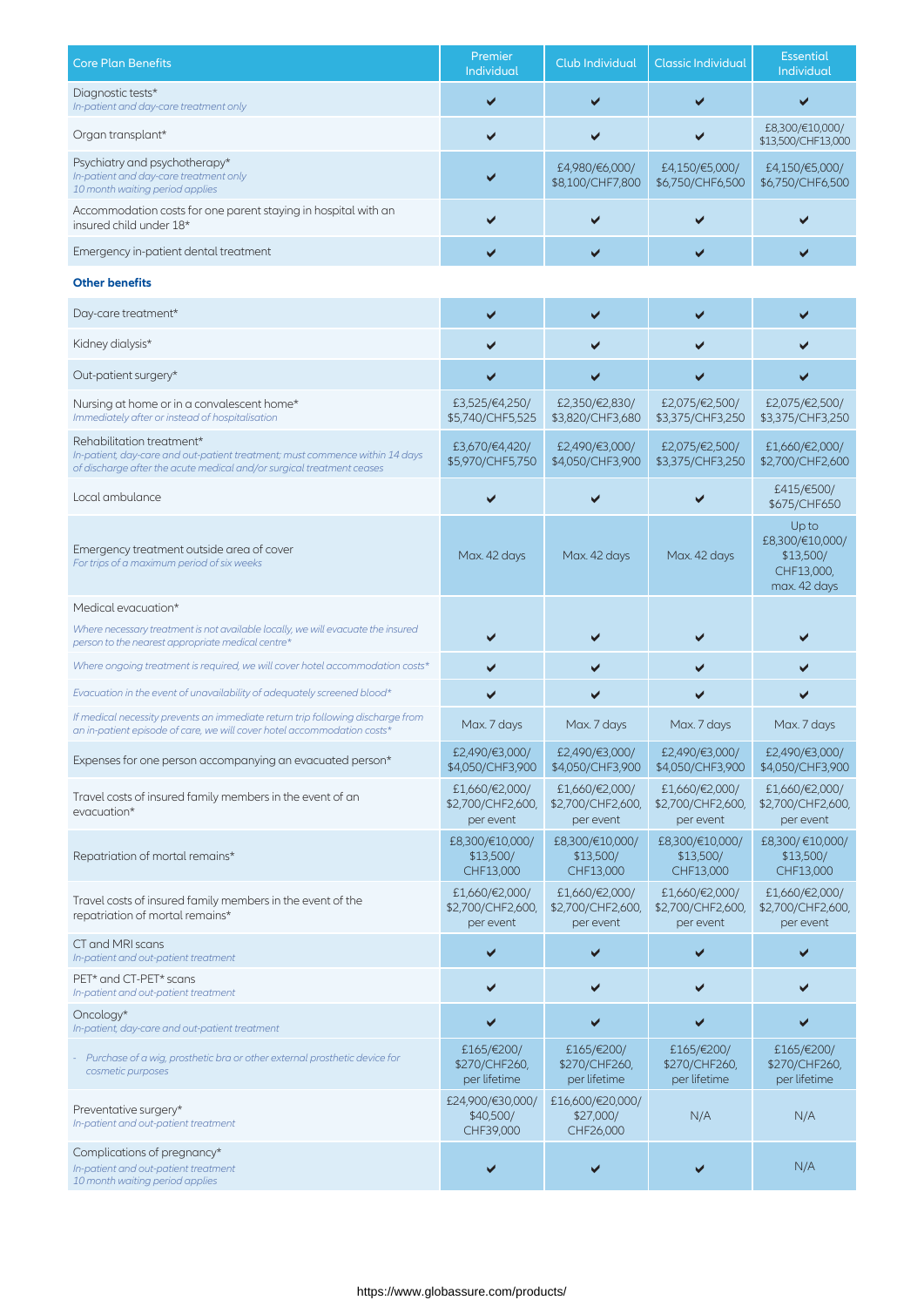| <b>Core Plan Benefits</b>                                                                                                                                                 | Premier<br><b>Individual</b>                          | <b>Club Individual</b>                        | <b>Classic Individual</b>                     | Essential<br>Individual                       |
|---------------------------------------------------------------------------------------------------------------------------------------------------------------------------|-------------------------------------------------------|-----------------------------------------------|-----------------------------------------------|-----------------------------------------------|
| Laser eye treatment<br>(limited to one treatment per lifetime)                                                                                                            | £830/€1,000/<br>\$1,350/<br>CHF1,300,<br>per lifetime | £415/€500/<br>\$675/CHF650,<br>per lifetime   | N/A                                           | N/A                                           |
| In-patient cash benefit (per night)<br>Where treatment has been received free of charge                                                                                   | £125/€150/<br>\$205/CHF195,<br>max. 25 nights         | £125/€150/<br>\$205/CHF195,<br>max. 25 nights | £125/€150/<br>\$205/CHF195,<br>max. 25 nights | £125/€150/<br>\$205/CHF195,<br>max. 25 nights |
| Emergency out-patient treatment<br>Where these benefit amounts are reached, any additional costs may be reimbursed<br>within the terms of any separate Out-patient Plan   | £625/€750/<br>\$1,015/CHF975                          | £625/€750/<br>\$1,015/CHF975                  | £625/€750/<br>\$1,015/CHF975                  | N/A                                           |
| Emergency out-patient dental treatment<br>Where these benefit amounts are reached, any additional costs may be<br>reimbursed within the terms of any separate Dental Plan | £625/€750/<br>\$1,015/CHF975                          | £415/€500/\$675/<br>CHF 650                   | N/A                                           | N/A                                           |
| Palliative care*                                                                                                                                                          |                                                       |                                               | ✔                                             | ✔                                             |
| Long term care*                                                                                                                                                           | Max. 90 days per<br>lifetime                          | Max. 90 days per<br>lifetime                  | Max. 90 days per<br>lifetime                  | Max. 90 days per<br>lifetime                  |
| Accidental death<br>Insured members aged 18 to 70                                                                                                                         | £8,300/€10,000/<br>\$13,500/<br>CHF13,000             | N/A                                           | N/A                                           | N/A                                           |
| <b>Additional Core Plan Benefits</b>                                                                                                                                      |                                                       |                                               |                                               |                                               |

| Expat Assistance Programme**<br>(provided by Morneau Shepell) offers access to a range of<br>24/7 multilingual support services as follows:<br>• Confidential professional counselling (in-person, phone, video, on-line chat<br>and email)<br>• Legal and financial support services<br>• Critical incident support<br>• Wellness website access |  |  |
|---------------------------------------------------------------------------------------------------------------------------------------------------------------------------------------------------------------------------------------------------------------------------------------------------------------------------------------------------|--|--|
| Travel Security Services***<br>(provided by red24) offers 24/7 access to personal security information and<br>advice for all your travel safety queries. This includes:<br>• Emergency Security Assistance Hotline ****<br>• Country intelligence and security advice<br>• Daily security news updates and Travel safety alerts                   |  |  |

#### *Benefits marked with a* **√** are covered in full, subject to the Maximum plan benefit.

*\* Require pre-approval.*

- *\*\* The Expat Assistance Programme Services are made available through AWP Health & Life Services Limited ("AWP"), and provided by Morneau Shepell Limited, are subject to the terms and conditions as set out in your Individual Benefit Guide.*
- *\*\*\* The Travel Security Services are made available through AWP Health & Life Services Limited ("AWP"), and provided by red24 Operations Limited, are subject to the terms and conditions as set out in your Individual Benefit Guide.*

*\*\*\*\* Not a Freephone number.*

#### CORE PLAN DEDUCTIBLES

To reduce your Core Plan premium, simply select an optional deductible from the list below and read across to find the relevant premium discount. The level of discount will depend on whether you have selected a Maternity Plan. Please note that either a Core Plan deductible OR an Out-patient Plan deductible can be chosen (details follow). Where a deductible is selected it is payable per person, per Insurance Year. Also, our premiums are expressed in whole numbers (i.e. without any cents or pence etc.), therefore, percentages may be slightly higher or lower than those stated below.

| <b>Optional Core Plan Deductibles</b>        | Discount if a Maternity Plan is not<br>included in your cover | Discount if a Maternity Plan is<br>included in your cover |
|----------------------------------------------|---------------------------------------------------------------|-----------------------------------------------------------|
| No deductible                                | 0% premium discount                                           | 0% premium discount                                       |
| £374/€450/\$610/CHF585 deductible            | 5% premium discount                                           | 2.5% premium discount                                     |
| £625/€ 750/\$1,015/CHF975 deductible         | 10% premium discount                                          | 5% premium discount                                       |
| £1,245/€1,500/\$2,025/CHF1,950 deductible    | 20% premium discount                                          | 10% premium discount                                      |
| £2,490/€3,000/\$4,050/CHF3,900 deductible    | 35% premium discount                                          | 17.5% premium discount                                    |
| £4,980/€6,000/\$8,100/CHF7,800 deductible    | 50% premium discount                                          | 25% premium discount                                      |
| £8,300/€10,000/\$13,500/CHF13,000 deductible | 60% premium discount                                          | 30% premium discount                                      |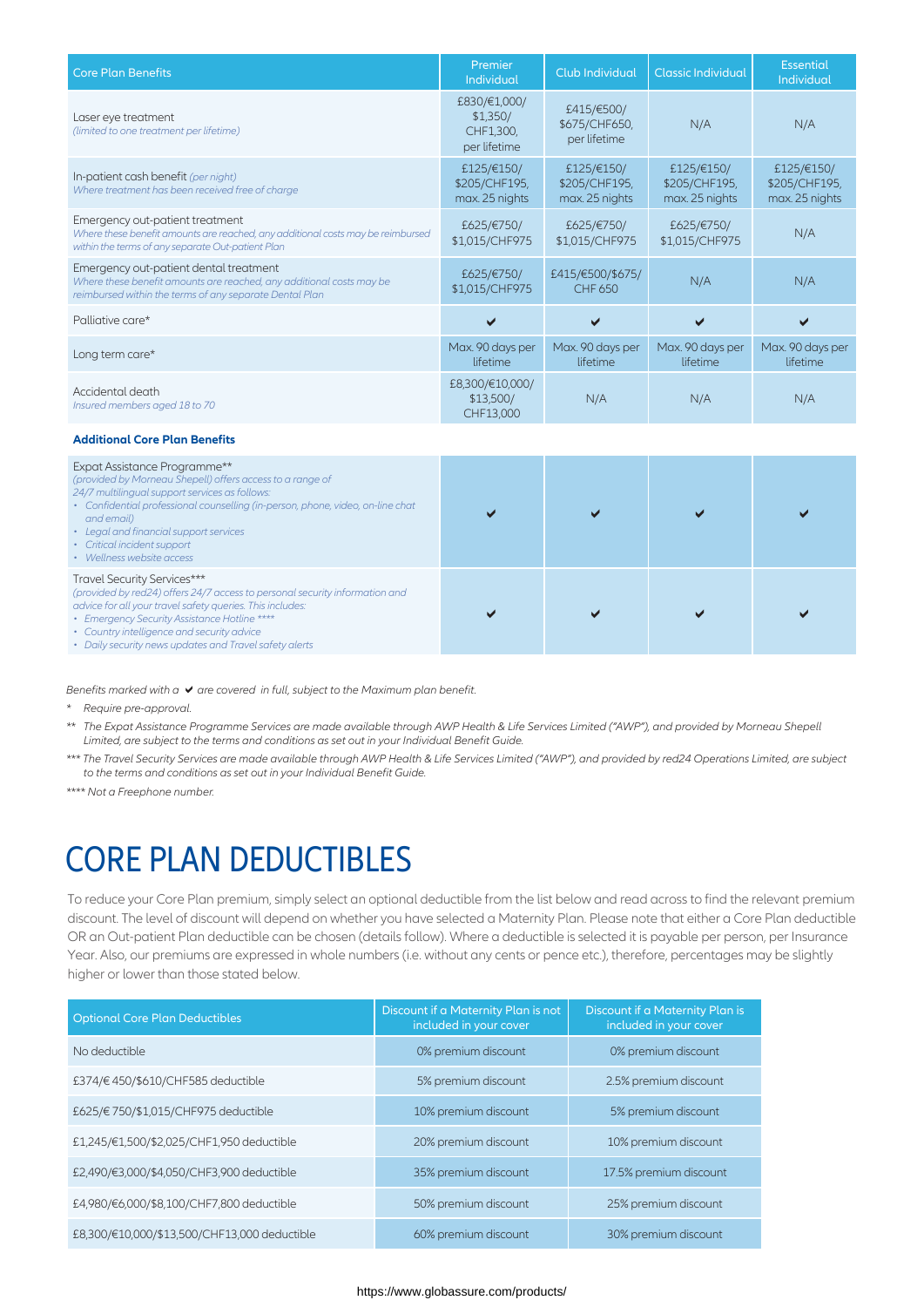### OUT-PATIENT PLANS AND DEDUCTIBLES **OPTIONAL**

The following Out-patient Plans can be purchased with any of our Core Plans. They cannot be bought separately.

| <b>Out-patient Plan Benefits</b>                                                                                                                                                                                                                                                                                                                                                                                                                                                                                                                                                                                                                                                                                                                                                                                                                                                                                                                                                                                                                                                               | <b>Gold Individual</b>                  | <b>Silver</b><br>Individual                    | <b>Bronze</b><br>Individual              | Crystal<br>Individual                  |
|------------------------------------------------------------------------------------------------------------------------------------------------------------------------------------------------------------------------------------------------------------------------------------------------------------------------------------------------------------------------------------------------------------------------------------------------------------------------------------------------------------------------------------------------------------------------------------------------------------------------------------------------------------------------------------------------------------------------------------------------------------------------------------------------------------------------------------------------------------------------------------------------------------------------------------------------------------------------------------------------------------------------------------------------------------------------------------------------|-----------------------------------------|------------------------------------------------|------------------------------------------|----------------------------------------|
| Maximum plan benefit                                                                                                                                                                                                                                                                                                                                                                                                                                                                                                                                                                                                                                                                                                                                                                                                                                                                                                                                                                                                                                                                           | No limit                                | £10,830/<br>€13,050/<br>\$17,620/<br>CHF16,965 | £7,240/€8,725/<br>\$11,780/<br>CHF11,355 | £4,110/€4,950/<br>\$6,680/<br>CHF6,435 |
| Medical practitioner fees and prescription drugs<br>Prescription drugs are those which legally can only be purchased when you have a<br>doctor's prescription                                                                                                                                                                                                                                                                                                                                                                                                                                                                                                                                                                                                                                                                                                                                                                                                                                                                                                                                  |                                         | ✔                                              | £830/€1,000/<br>\$1,350/<br>CHF1,300     | £830/€1,000/<br>\$1,350/<br>CHF1,300   |
| Specialist fees                                                                                                                                                                                                                                                                                                                                                                                                                                                                                                                                                                                                                                                                                                                                                                                                                                                                                                                                                                                                                                                                                | ✔                                       | ✔                                              | ✔                                        | ✔                                      |
| Diagnostic tests                                                                                                                                                                                                                                                                                                                                                                                                                                                                                                                                                                                                                                                                                                                                                                                                                                                                                                                                                                                                                                                                               | ✔                                       |                                                | ✔                                        |                                        |
| Vaccinations                                                                                                                                                                                                                                                                                                                                                                                                                                                                                                                                                                                                                                                                                                                                                                                                                                                                                                                                                                                                                                                                                   | ✔                                       |                                                | ✔                                        | N/A                                    |
| Chiropractic treatment, osteopathy, homeopathy, Chinese herbal medicine,<br>acupuncture and podiatry<br>Max. 12 sessions per condition for chiropractic treatment and max. 12 sessions per<br>condition for osteopathic treatment, subject to the benefit limit                                                                                                                                                                                                                                                                                                                                                                                                                                                                                                                                                                                                                                                                                                                                                                                                                                |                                         |                                                | £934/€1,125/<br>\$1,520/<br>CHF1,463     | £415/€500/<br>\$675/CHF650             |
| Prescribed physiotherapy<br>Initially limited to 12 sessions per condition; limit also applies to prescribed and non-<br>prescribed physiotherapy sessions, where combined                                                                                                                                                                                                                                                                                                                                                                                                                                                                                                                                                                                                                                                                                                                                                                                                                                                                                                                     | ✔                                       |                                                | £934/€1,125/<br>\$1,520/<br>CHF1,463     | £415/€500/<br>\$675/CHF650             |
| - Non-prescribed physiotherapy                                                                                                                                                                                                                                                                                                                                                                                                                                                                                                                                                                                                                                                                                                                                                                                                                                                                                                                                                                                                                                                                 | 5 visits                                | 5 visits                                       | 5 visits                                 | 5 visits                               |
| Prescribed speech therapy, oculomotor therapy and occupational therapy*                                                                                                                                                                                                                                                                                                                                                                                                                                                                                                                                                                                                                                                                                                                                                                                                                                                                                                                                                                                                                        | ✔                                       |                                                | £934/€1,125/<br>\$1,520/CHF1,463         | £415/€500/<br>\$675/CHF650             |
| Health and wellbeing checks including screening for the early detection of<br>illness or disease<br>Checks are limited to:<br>• Physical examination<br>· Blood tests (full blood count, biochemistry, lipid profile, thyroid function test, liver function test,<br>kidney function test)<br>· Cardiovascular examination (physical examination, electrocardiogram, blood pressure)<br>• Neurological examination (physical examination)<br>• Cancer screening<br>- Annual pap smear<br>- Mammogram (every two years for women aged 45+, or earlier where a family history exists)<br>- Prostate screening (yearly for men aged 50+, or earlier where a family history exists)<br>- Colonoscopy (every five years for members aged 50+, or 40+ where a family history exists)<br>- Annual faecal occult blood test<br>• Bone densitometry (every five years for women aged 50+)<br>• Well child test (for children up to the age of six years, up to a maximum of 15 visits per lifetime)<br>· BRCA1 and BRCA2 genetic test (where a direct family history exists; Gold Individual Plan only) | £665/€800/<br>\$1,080/<br>CHF1,040      | £498/€600/<br>\$810/CHF780<br>N/A              | N/A<br>N/A                               | N/A<br>N/A                             |
|                                                                                                                                                                                                                                                                                                                                                                                                                                                                                                                                                                                                                                                                                                                                                                                                                                                                                                                                                                                                                                                                                                | £9,960/€12,000/                         | £9,960/€12,000/                                |                                          |                                        |
| Infertility treatment<br>18 month waiting period applies                                                                                                                                                                                                                                                                                                                                                                                                                                                                                                                                                                                                                                                                                                                                                                                                                                                                                                                                                                                                                                       | \$16,200/<br>CHF15,600,<br>per lifetime | \$16,200/<br>CHF15,600,<br>per lifetime        | N/A                                      | N/A                                    |
| Psychiatry and psychotherapy<br>18 month waiting period applies                                                                                                                                                                                                                                                                                                                                                                                                                                                                                                                                                                                                                                                                                                                                                                                                                                                                                                                                                                                                                                | 30 visits                               | 20 visits                                      | N/A                                      | N/A                                    |
| Prescribed medical aids                                                                                                                                                                                                                                                                                                                                                                                                                                                                                                                                                                                                                                                                                                                                                                                                                                                                                                                                                                                                                                                                        | ✔                                       | £2,075/€2,500/<br>\$3,375/CHF3,250             | N/A                                      | N/A                                    |
| Prescribed glasses and contact lenses including eye examination                                                                                                                                                                                                                                                                                                                                                                                                                                                                                                                                                                                                                                                                                                                                                                                                                                                                                                                                                                                                                                | £165/€200/<br>\$270/CHF260              | £149/€180/<br>\$245/CHF234                     | N/A                                      | N/A                                    |
| Dietician fees                                                                                                                                                                                                                                                                                                                                                                                                                                                                                                                                                                                                                                                                                                                                                                                                                                                                                                                                                                                                                                                                                 | 4 visits                                | N/A                                            | N/A                                      | N/A                                    |
| Prescribed drugs<br>Must be prescribed by a physician, although a prescription is not legally required for purchase                                                                                                                                                                                                                                                                                                                                                                                                                                                                                                                                                                                                                                                                                                                                                                                                                                                                                                                                                                            | £42/€50/\$70/<br><b>CHF 65</b>          | N/A                                            | N/A                                      | N/A                                    |

To reduce your Out-patient Plan premium, simply select an optional deductible from the list below and read across to find the relevant premium discount. Please note that either an Out-patient Plan deductible OR a Core Plan deductible can be chosen. Where a deductible is selected it is payable per person, per Insurance Year. Also, our premiums are expressed in whole numbers (i.e. without any cents or pence etc.), therefore, percentages may be slightly higher or lower than those stated below.

| Out-patient Plan Deductibles      | <b>Discount</b>      |
|-----------------------------------|----------------------|
| No deductible                     | 0% premium discount  |
| £83/€100/\$135/CHF130 deductible  | 10% premium discount |
| £165/€200/\$270/CHF260 deductible | 20% premium discount |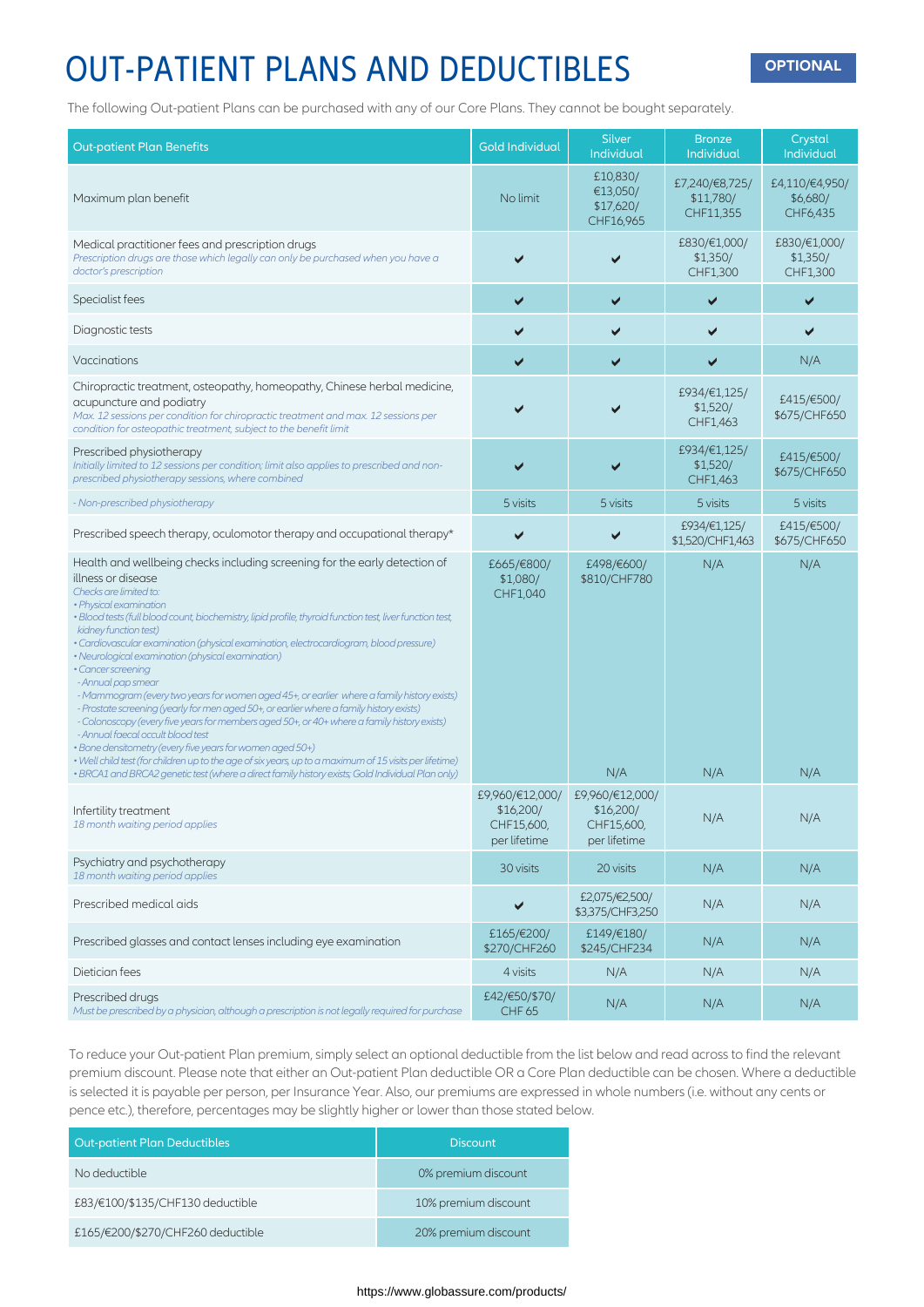#### MATERNITY PLANS **OPTIONAL**

The Premier Maternity Plan can only be purchased with the Premier Individual Core Plan. The Club Maternity Plan can only be purchased with the Club Individual Core Plan. Please note that an Out-patient Plan must be selected in conjunction with a Maternity Plan. Maternity Plans are available to couples and families i.e. a spouse/partner must also be insured under the policy.

| <b>Maternity Plan Benefits</b>                                                                 | <b>Premier Maternity</b>                             | <b>Club Maternity</b>                               |
|------------------------------------------------------------------------------------------------|------------------------------------------------------|-----------------------------------------------------|
| Routine maternity*<br>In-patient and out-patient treatment.<br>10 month waiting period applies | £6,225/€7,500/\$10,125/CHF9,750,<br>per pregnancy    | £4,150/€5,000/\$6,750/CHF6,500,<br>per pregnancy    |
| Complications of childbirth*<br>In-patient treatment.<br>10 month waiting period applies       | £12,450/€15,000/\$20,250/CHF19,500,<br>per pregnancy | £8,300/€10,000/\$13,500/CHF13,000,<br>per pregnancy |

#### DENTAL PLANS

#### **OPTIONAL**

**OPTIONAL**

Dental Plan 1 can only be purchased if both the Premier Individual Core Plan and Gold Individual Out-patient Plan have been selected. Dental Plan 2 can be purchased with any of the Core Plans. Neither Dental Plan can be bought separately.

| <b>Dental Plan Benefits</b>                                                    | Dental 1                                            | Dental 2                       |
|--------------------------------------------------------------------------------|-----------------------------------------------------|--------------------------------|
| Maximum plan benefit                                                           | No limit                                            | £1,700/€2,050/\$2,770/CHF2,665 |
| Dental treatment                                                               | 100% refund                                         | 80% refund                     |
| Dental surgery                                                                 | 100% refund                                         | 80% refund                     |
| Periodontics                                                                   | 80% refund                                          | 80% refund                     |
| Orthodontic treatment and dental prostheses<br>10 month waiting period applies | 65% refund,<br>up to £4,150/€5,000/\$6,750/CHF6,500 | 50% refund                     |

#### REPATRIATION PLAN

The following Repatriation Plan can be purchased with any of the Core Plans. It cannot be bought separately.

| <b>Repatriation Plan Benefits</b>                                                                                                                                                |                                                 |
|----------------------------------------------------------------------------------------------------------------------------------------------------------------------------------|-------------------------------------------------|
| Medical repatriation*                                                                                                                                                            |                                                 |
| Where the necessary treatment is not available locally, you can choose to be medically repatriated to your home country<br>instead of to the nearest appropriate medical centre* |                                                 |
| Where ongoing treatment is required, we will cover hotel accommodation costs*                                                                                                    | M                                               |
| Repatriation in the event of unavailability of adequately screened blood*                                                                                                        |                                                 |
| If medical necessity prevents an immediate return trip following discharge from an in-patient episode of care, we will cover<br>hotel accommodation costs*                       | Max. 7 days                                     |
| Expenses for one person accompanying a repatriated person*                                                                                                                       | £2,490/€3,000/\$4,050/CHF3,900                  |
| Travel costs of insured family members in the event of a repatriation*                                                                                                           | £1,660/€2,000/\$2,700/CHF2,600,<br>per event    |
| Travel costs of insured members to be with a family member who is at peril of death or who has died                                                                              | £1,245/€1,500/\$2,025/CHF1,950,<br>per lifetime |

https://www.globassure.com/products/

*\* Require pre-approval.*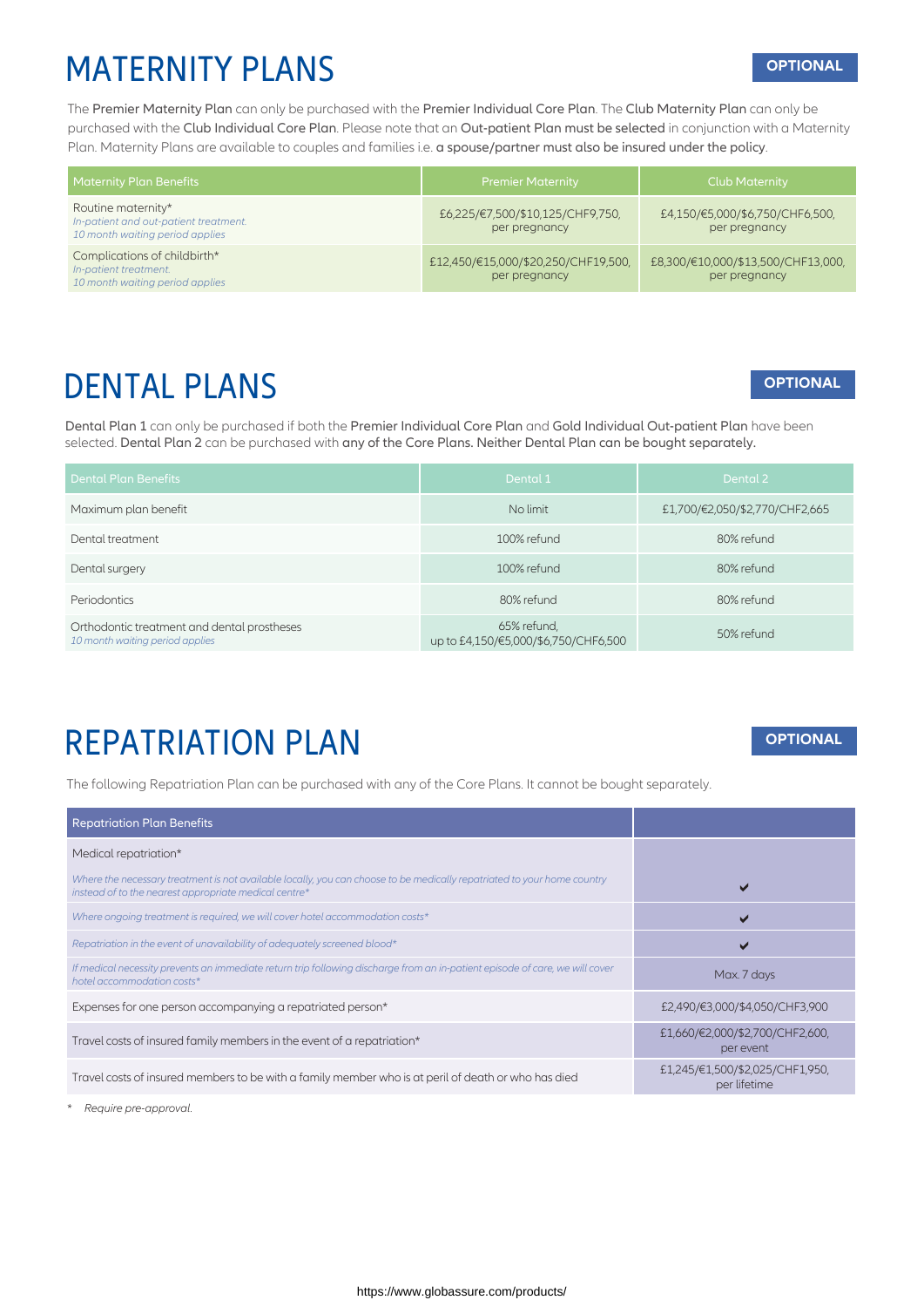### AREA OF COVER

We offer a choice of three different geographical areas of cover:



## MyHealth app

Our pioneering MyHealth app has been developed to give you easy and convenient access to your cover, no matter where you are.

Access the following features from your mobile device: